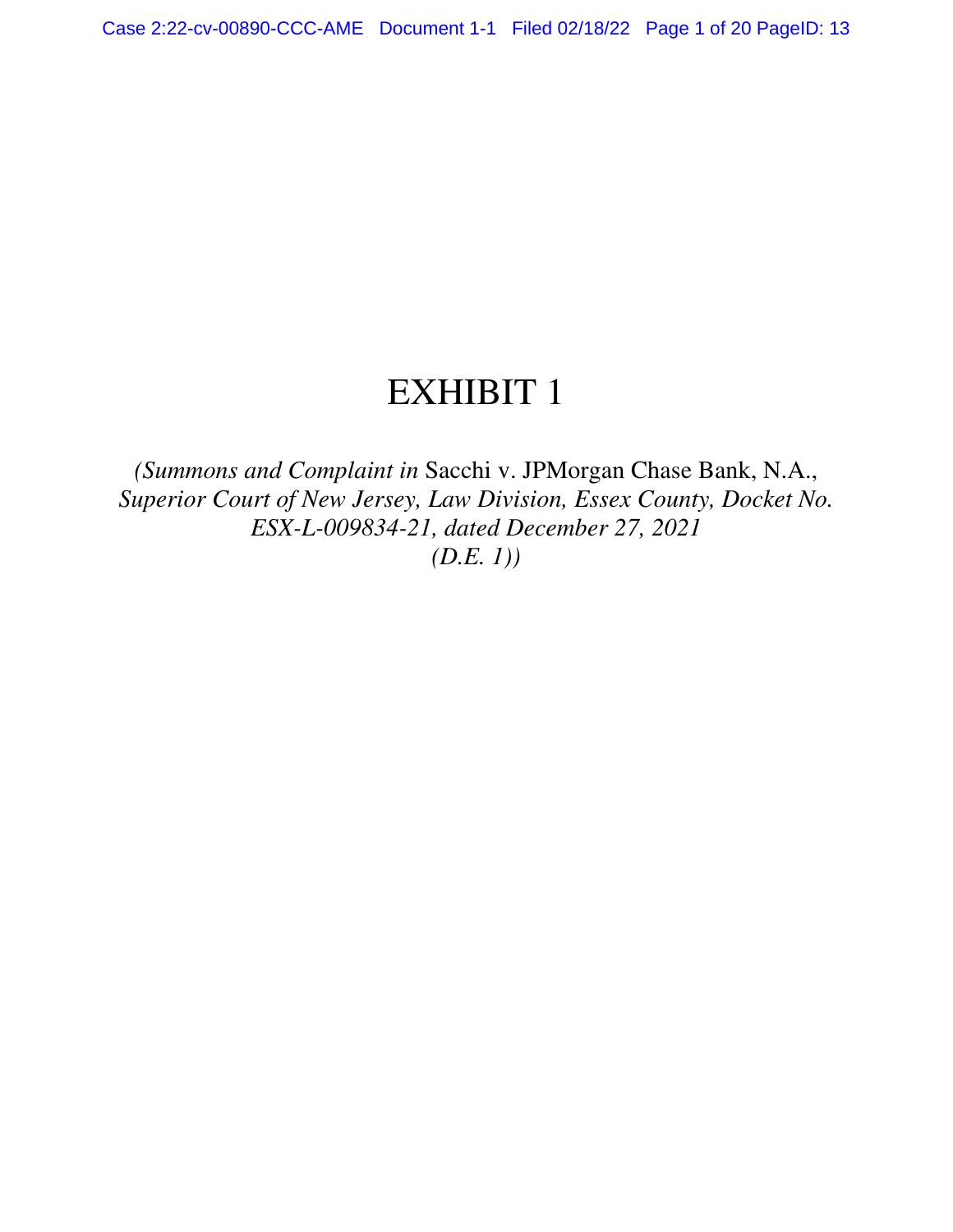ESX-L-009834-21 12/27/2021 3:00:11 PM Pg 1 of 17 Trans ID: LCV20213129153 Case 2:22-cv-00890-CCC-AME Document 1-1 Filed 02/18/22 Page 2 of 20 PageID: 14

STEPHEN J. SIMONI StephenSimoniLAW@Gmail.com **SIMONI CONSUMERS CLASS ACTION LAW OFFICES** c/o Jardim, Meisner & Susser, P.C. 30B Vreeland Road, Ste. 100 Florham Park, NJ 07932 Telephone: (917) 621-5795 *Counsel for Plaintiffs and the Proposed Class*  JOHN SACCHI, Individually and on behalf : SUPERIOR COURT OF of all others similarly : NEW JERSEY situated, : LAW DIVISION : ESSEX COUNTY Plaintiffs (collectively, : "**Consumers**")**, :** Hon. \_\_\_\_\_\_\_\_\_\_\_ vs.  $\cdot$  : : No. ESX-L- -21 UNITED AIRLINES HOLDINGS, INC., : UNITED AIRLINES, INC.,  $\qquad \qquad : \qquad \text{CIVIL } \text{ACTION}$ JPMORGAN CHASE BANK, N.A., : CLASS ACTION JPMORGAN CHASE & CO., and : DOES 1 through 10, inclusive, : COMPLAINT the contract of the contract of the contract of the contract of the contract of Defendants (collectively, : "**Company**"). : **JURY TRIAL DEMANDED** \_\_\_\_\_\_\_\_\_\_\_\_\_\_\_\_\_\_\_\_\_\_\_\_\_\_\_\_\_\_\_\_\_\_\_\_:

# **UNITED AIRLINES ENTERS THE CREDIT CARD BUSINESS BY PARTNERING WITH JPMORGAN CHASE TO FRAUDULENTLY SOLICIT PURCHASES OF CREDIT CARDMEMBERSHIPS**

Plaintiff John Sacchi ("**Consumers**" or

"**Plaintiffs**"), Individually and on behalf of all others similarly situated, hereby allege as follows:

 1. Defendants JPMorgan Chase Bank, N.A. and JPMorgan Chase & Co. (collectively, "**JP Morgan Chase**") are corporations incorporated in Delaware and headquartered in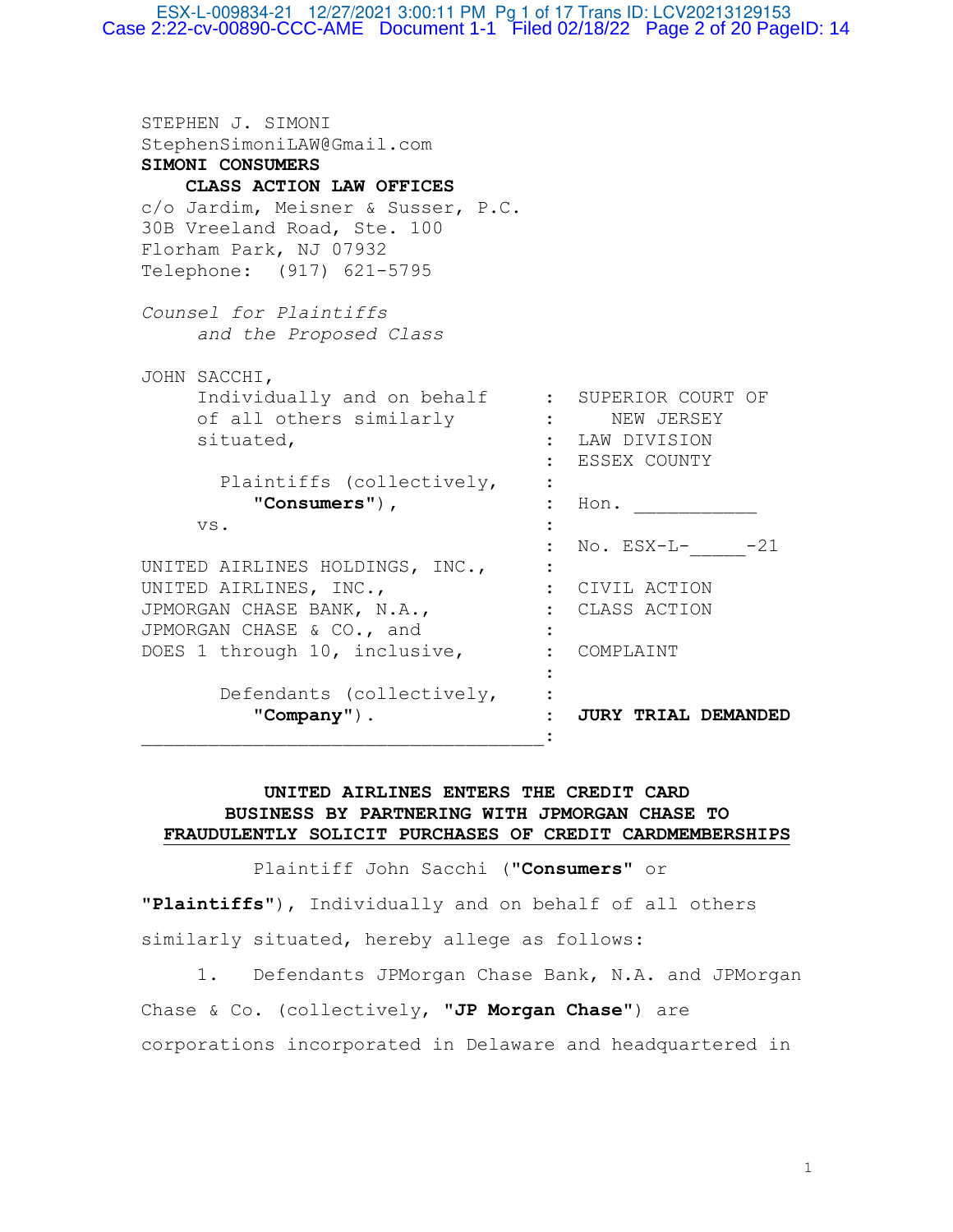## ESX-L-009834-21 12/27/2021 3:00:11 PM Pg 2 of 17 Trans ID: LCV20213129153 Case 2:22-cv-00890-CCC-AME Document 1-1 Filed 02/18/22 Page 3 of 20 PageID: 15

New York that market and sell, *inter alia*, banking services and credit cardmemberships throughout the world.

 2. Defendants United Airlines, Inc. and United Airlines Holdings, Inc. (collectively, "**United**") are corporations incorporated in Delaware and headquartered in Illinois that market and sell, *inter alia*, credit cardmemberships and airline travel throughout the world.

 3. United and Chase, along with the Doe defendants, are collectively referred to here throughout interchangeably as "**Defendant,**" "**Defendants,**" or "**Company**."

 4. United Airlines entered the credit card business by, *inter alia*, partnering with JP Morgan Chase to fraudulently solicit purchases of credit cardmemberships.

 5. United Airlines thereby now competes with credit card issuers in its ongoing effort to generate earnings from, *inter alia*, credit cardmembership annual fees, cash advance fees, accrual of interest on unpaid account balances, late fees, foreign-purchase transaction fees, and commissions from third parties who accept Company credit cards for payment.

 6. United Airlines further generates earnings by also competing with restaurants and other venues with its "United Card Events from Chase," by which it offers purported "once-in-a-lifetime experiences" "exclusively for United" cardmembers who "pay[] with [the United] card" for distinctly *non-airline* events including celebrity meet and greets[,] private culinary and cultural events, and behindthe-scenes previews to the worlds of sports and fashion,"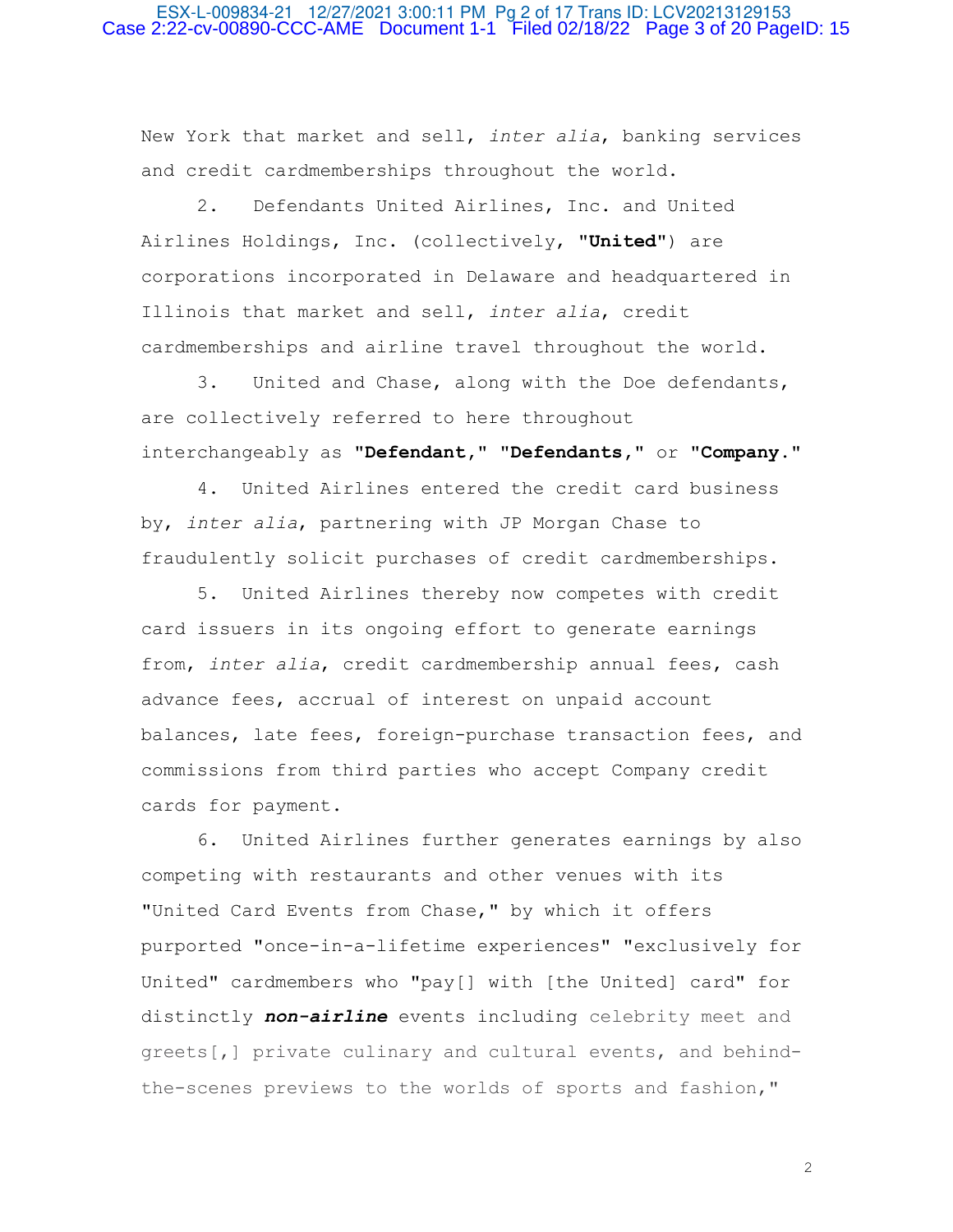## ESX-L-009834-21 12/27/2021 3:00:11 PM Pg 3 of 17 Trans ID: LCV20213129153 Case 2:22-cv-00890-CCC-AME Document 1-1 Filed 02/18/22 Page 4 of 20 PageID: 16

such as the upcoming and already sold-out January 19, 2022 "Evening with Chef Ludo Lefebvre at Chez Maggy" that includes a "'French 101' cocktail and hors d'oeuvres reception, [m]ulti-course seated dinner with wine pairings, and a [c]ustom gift bag"——all at a restaurant situated *on the ground*.

 7. Plaintiffs bring this action to challenge the Company's ongoing knowing and systematic practice in fraudulently inducing consumers to purchase Company credit cardmemberships and charge specified purchases on the Company-issued credit card.

 8. All of the claims asserted herein arise out of Company's activity and are a common fact pattern as to each member of the Class defined below.

## **JURISDICTION AND VENUE**

 9. This Court has jurisdiction over the Defendants in this action because, *inter alia*, their actions and omissions complained of herein occurred in and/or were targeted to cause damages in New Jersey as all consumers either reside in New Jersey and/or charged one or more purchases on the subject credit card during a scheduled flight itinerary that encompassed one or more flight segments that either departed from, ended in, and/or travelled through one or more New Jersey airports. This Court also has jurisdiction over United and JPMorgan Chase in this action because United and JPMorgan Chase market and sell the subject cardmemberships to New Jersey residents.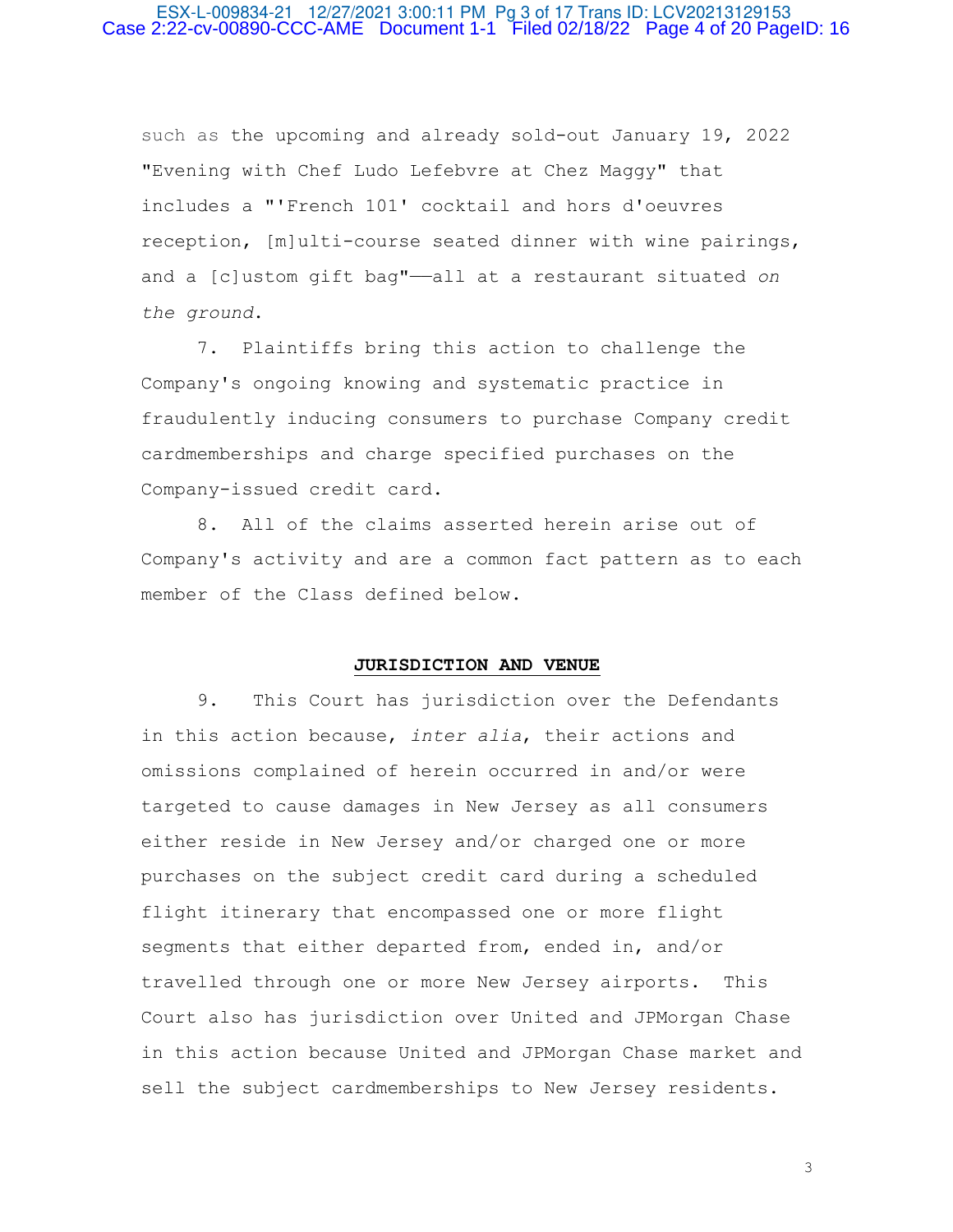10. The total amount of all relief at issue here is less than five million dollars (\$5,000,000.00) and the total amount of relief at issue for any individual Class Member, including each Named Plaintiff, is less than seventy-five thousand dollars (\$75,000.00).

## **OTHER PARTIES**

 11. Plaintiff ("**Consumers**" or "**Plaintiffs**") is an adult male who had purchased a credit cardmembership from Company and then charged a purchase on the subject credit card during a Company flight from Newark, New Jersey to Jackson, Wyoming.

 12. Except as described herein, Plaintiffs are ignorant of the true names of Defendants sued as Does 1 through 10, inclusive, and the nature of their wrongful conduct, and therefore sues these Defendants by such fictitious names. Plaintiffs will seek leave of the Court to amend this complaint to allege their true names and capacities when ascertained.

 13. At all times herein mentioned, United, JPMorgan Chase, and/or the Doe Defendants, and each of them, were an agent or joint venturer of each of the other, and in doing the acts alleged herein, were acting within the scope of such agency. Each Defendant had actual and/or constructive knowledge of the acts of each of the other Defendants, and ratified, approved, joined in, acquiesced and/or authorized the wrongful acts of each co-Defendant, and/or retained the benefits of said wrongful acts.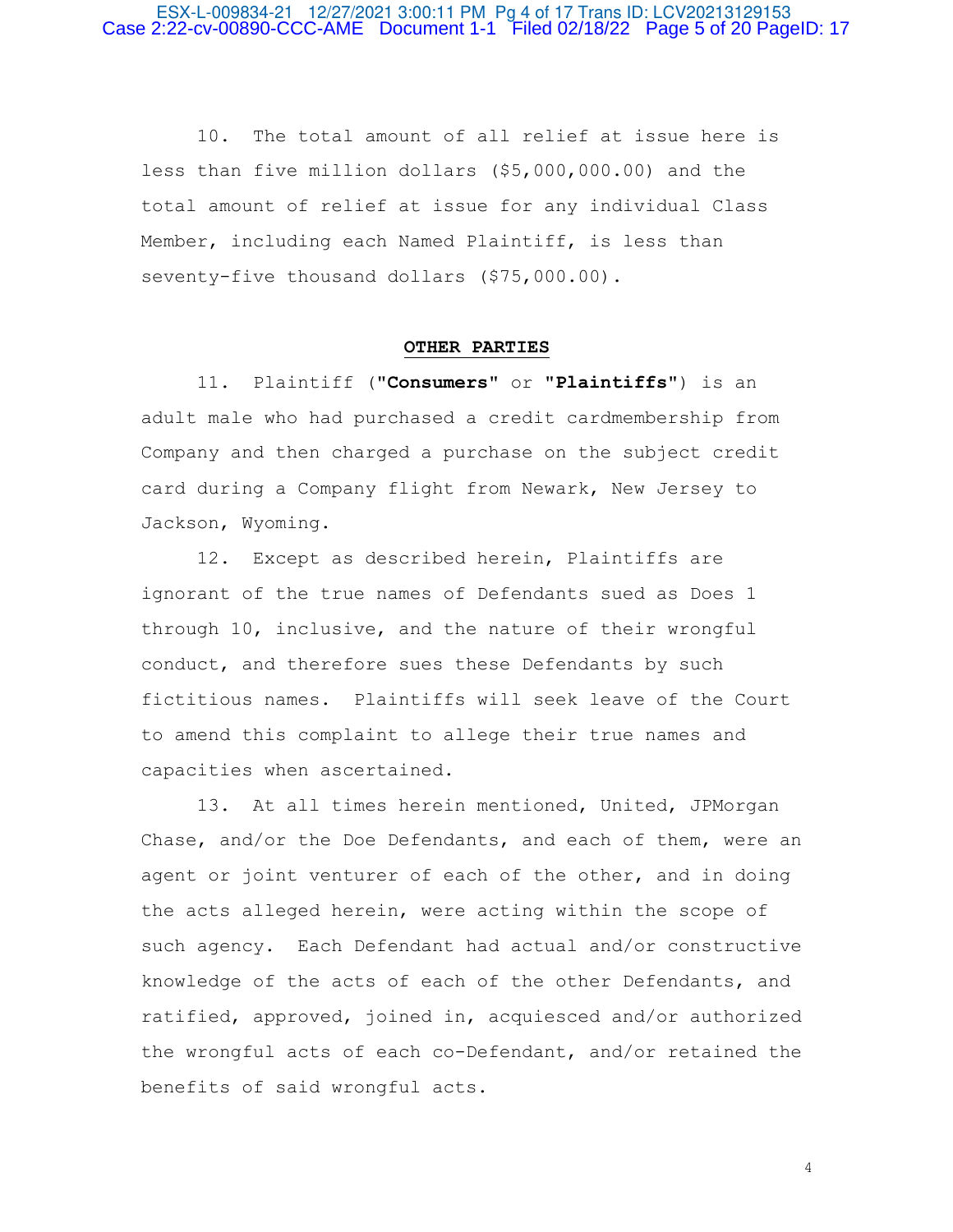## ESX-L-009834-21 12/27/2021 3:00:11 PM Pg 5 of 17 Trans ID: LCV20213129153 Case 2:22-cv-00890-CCC-AME Document 1-1 Filed 02/18/22 Page 6 of 20 PageID: 18

 14. Defendants, and each of them, aided and abetted, encouraged and rendered substantial assistance to the other Defendants in committing the wrongful acts alleged herein. In taking action, as particularized herein, to aid and abet and substantially assist the commission of these wrongful acts and other wrongdoing complained of, each of the Defendants acted with an awareness of its primary wrongdoing and realized that its conduct would substantially assist the accomplishment of the wrongful conduct, wrongful goals, and wrongdoing.

 15. At all times herein mentioned, Defendants conspired by means of mutual understanding, either expressly or impliedly, among themselves and others in engaging and/or planning to engage in the activities detailed herein to accomplish the wrongful conduct, wrongful goals, and wrongdoing.

### **FACTUAL ALLEGATIONS**

 16. Plaintiff was solicited by Company in or about September 2021 to purchase a one-year Company credit cardmembership for two hundred and fifty dollars (\$250.00) in reliance upon the Company's promise, *inter alia*, that the first one hundred and twenty-five dollars (\$125.00) of purchases during the year of cardmembership on Company products and services, including onboard purchases of food and WiFi access on Company flights would be "automatically" "credit[ed]", which Company detailed as follows (emphasis added):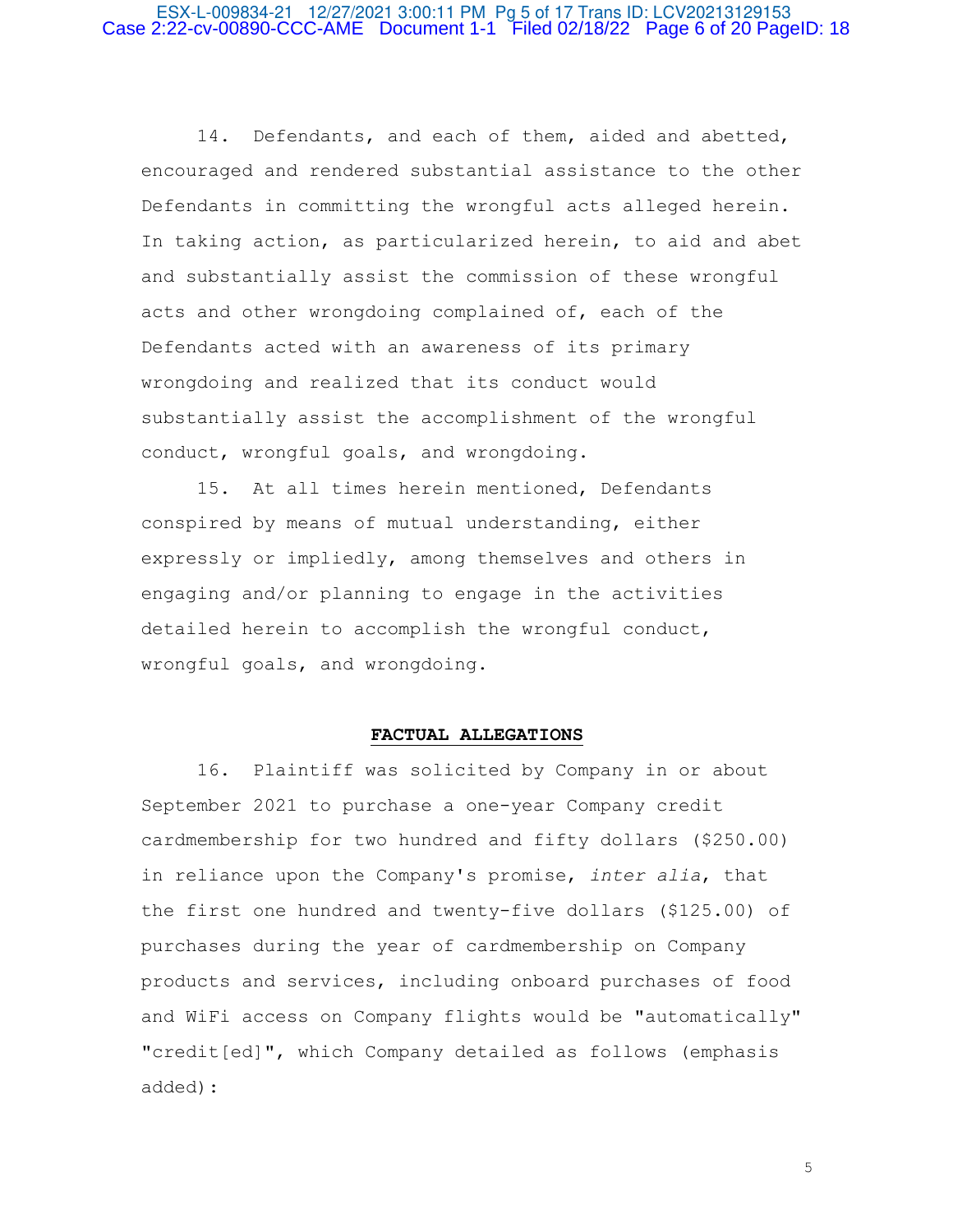## ESX-L-009834-21 12/27/2021 3:00:11 PM Pg 6 of 17 Trans ID: LCV20213129153 Case 2:22-cv-00890-CCC-AME Document 1-1 Filed 02/18/22 Page 7 of 20 PageID: 19

**"\$125 Annual United Credit:** A statement credit will automatically be applied to your account when your card is used for United purchases, up to an annual maximum accumulation of \$125. Annual means the year beginning with your account open date through the first statement date after your account open date anniversary, and the 12 monthly billing cycles after that each year. Qualifying United purchases include airline tickets purchased from United and the following purchases made from United: seat upgrades; Economy Plus® ; **inflight food, beverages and Wi-Fi**; baggage service charges or other United fees. United Card Events from Chase purchases will also qualify. Other United related purchases, such as United Cruises® , United MileagePlus X, DIRECTV® and Merchandise Awards, are excluded. United tickets booked through some discount travel websites or as part of a third-party travel package will also not qualify. Statement credit(s) will post to your account the same day your United purchase posts to your account and will appear on your monthly credit card billing statement within 1-2 billing cycles. The Annual United Credit will be issued for the year in which the transaction posts to your account. For example, **if you pay for Wi-Fi, but United does not post the transaction until after the current annual period ends, the cost of the Wi-Fi will be allocated towards the following year's Annual United Credit maximum of \$125**."

 17. Company has a history, and ongoing practice, of soliciting the purchase of Company credit cardmemberships and the charging of specified purchases on Company credit cards by promising that the subject purchases will be "automatically" "credit[ed]," reimbursed, and/or otherwise not due, payable, nor paid by the cardmember up to the first one hundred and twenty-five dollars (\$125.00) charged annually on such purchases.

 18. Plaintiff relied on Company's promise by applying for cardmembership. Plaintiff was granted cardmembership, was charged the Company card's two hundred and fifty dollars annual fee (\$250.00) on October 1, 2021, and paid it in reliance upon the Company's promise.

 19. Plaintiff further relied on Company's promise by purchasing WiFi access for \$19.99 on a November 2, 2021 United flight that departed from New Jersey.

 20. Company failed to reimburse the \$19.99, which Plaintiff was then required to pay as part of his credit card monthly statement in order to avoid interest, late fees, penalties, and reporting of purported unpaid "debt" to credit rating agencies. Plaintiff thereby paid for the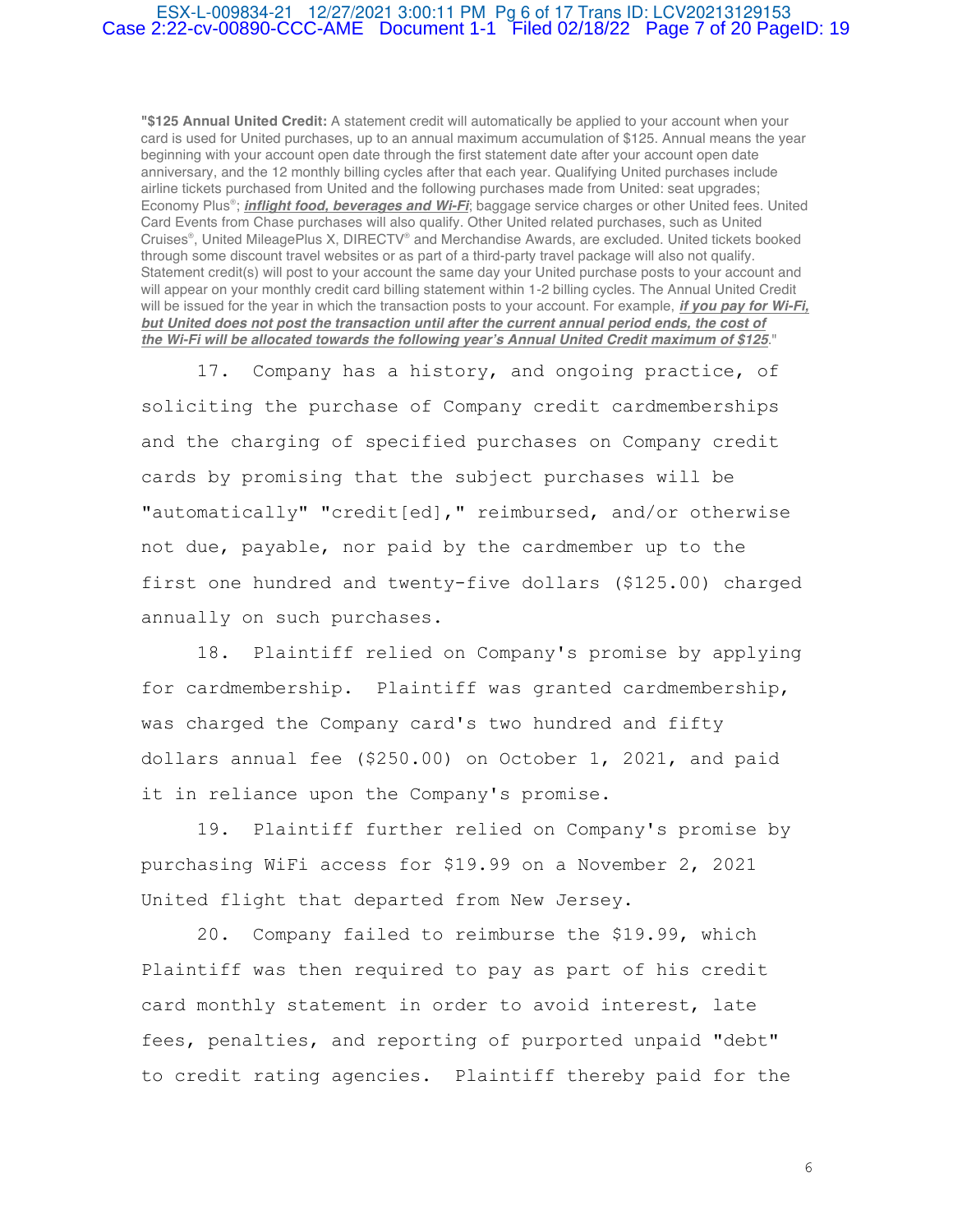## ESX-L-009834-21 12/27/2021 3:00:11 PM Pg 7 of 17 Trans ID: LCV20213129153 Case 2:22-cv-00890-CCC-AME Document 1-1 Filed 02/18/22 Page 8 of 20 PageID: 20

WiFi access instead of the charge being "automatically" "credit[ed]" as had been fraudulently promised by Company.

 a. Company failed to credit the subject charge despite, upon information and belief, Company's awareness that such charges had not been credited due to, *inter alia*, complaints from one or more other Company cardmembers.

## **CLASS ALLEGATIONS**

 21. Plaintiff brings this action on behalf of himself and all persons similarly situated pursuant to Rule 4:32 of the New Jersey Rules of Court. This action satisfies the numerosity, commonality, typicality, adequacy, predominance and superiority requirements of the Rule. The Class is defined as follows:

All individuals who either

(A) within the past six years had a flight itinerary that encompassed a flight segment with one or more departures from, passages through, and/or arrivals to a New Jersey airport and made one or more charges on a Company-issued credit card during the flight for products and/or services, which charges were required to be automatically credited by Company but were not; and/or (B) within the past six years resided in New Jersey and made one or more charges on a Company-issued credit card during a flight for products and/or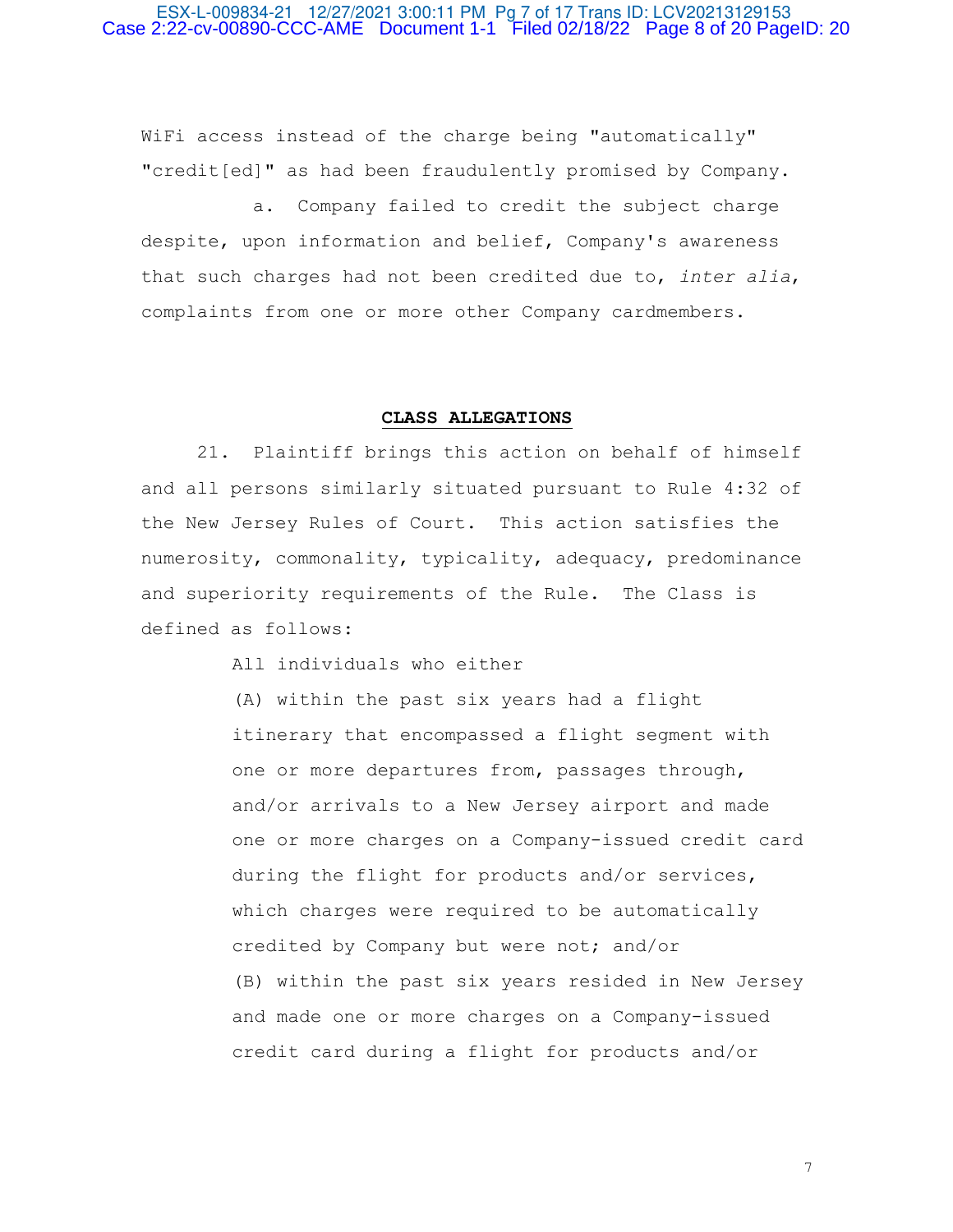services, which charges were required to be automatically credited by Company but were not. Excluded from the Class are: (1) employees of the Defendants, including their officers or directors; (2) Defendants' affiliates, subsidiaries, or coconspirators; and (3) the Court to which this case is assigned.

 22. Plaintiff does not know the exact number of Class members because such information is in the exclusive control of the Defendants. However, Plaintiff believes that due to the nature of the trade and commerce involved and the identical language utilized in Company's solicitation for credit cardmemberships, Class members are sufficiently numerous, most likely many thousands of consumers, such that joinder of all Class members is impracticable. The information as to the identity of the Class members can be readily determined from records maintained by Company, because all card memberships and charges of purchases are recorded in Company's written and electronic records.

 23. Plaintiff's claims are typical of, and not antagonistic to, the claims of the other Class members because Plaintiff was injured by Defendants' practices and by asserting his claims, Plaintiff will also advance the claims of all members of the Class who were damaged by the same wrongful conduct of Defendants and their coconspirators as alleged herein, and the relief sought is common to the Class.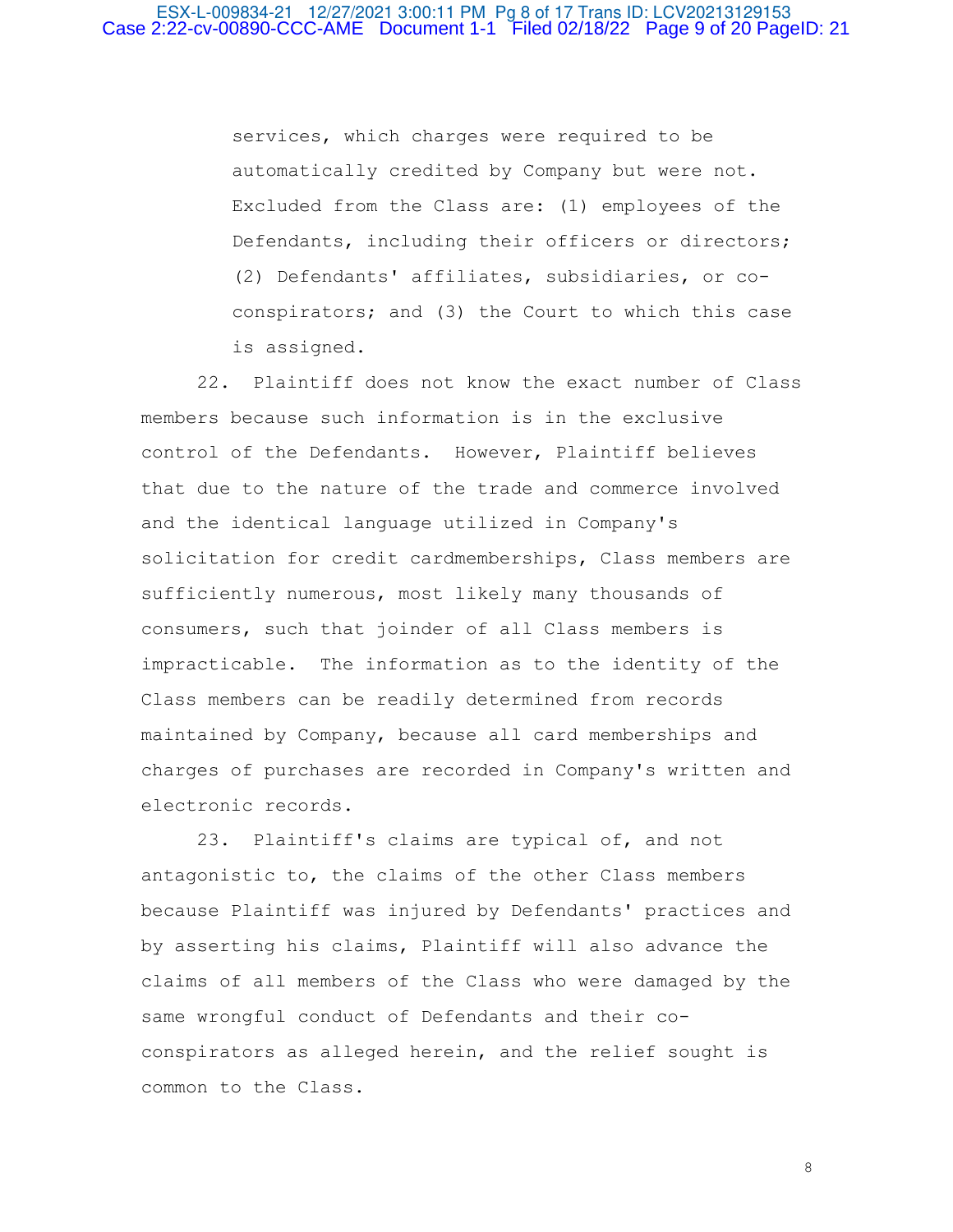## ESX-L-009834-21 12/27/2021 3:00:11 PM Pg 9 of 17 Trans ID: LCV20213129153 Case 2:22-cv-00890-CCC-AME Document 1-1 Filed 02/18/22 Page 10 of 20 PageID: 22

 24. The common legal and factual questions which do not vary from Class member to Class member, and which may be determined without reference to individual circumstances of any Class member, include, but are not limited to, the following:

> a. Did Company fraudulently solicit the purchase of Company credit cardmemberships by falsely stating that specified purchases on the Company credit cards would be "automatically" "credit[ed]" while intending not to automatically credit such charges?

 b. What is the appropriate measure of damages for Company's wrongful conduct?

 c. Was Company's policy deliberate such that punitive damages may be awarded? and

 d. Are Plaintiff and the Class Members entitled to the injunctive and equitable relief requested herein to enjoin Company's continuing wrongful action?

 25. These common questions and others predominate over questions, if any, that affect only individual members of the Class.

 26. The claims of the representative Plaintiff are typical of the claims of the Class. There are no material conflicts with any other member of the Class that would make class certification inappropriate. Plaintiff and counsel will fairly and adequately represent the interests of the Class.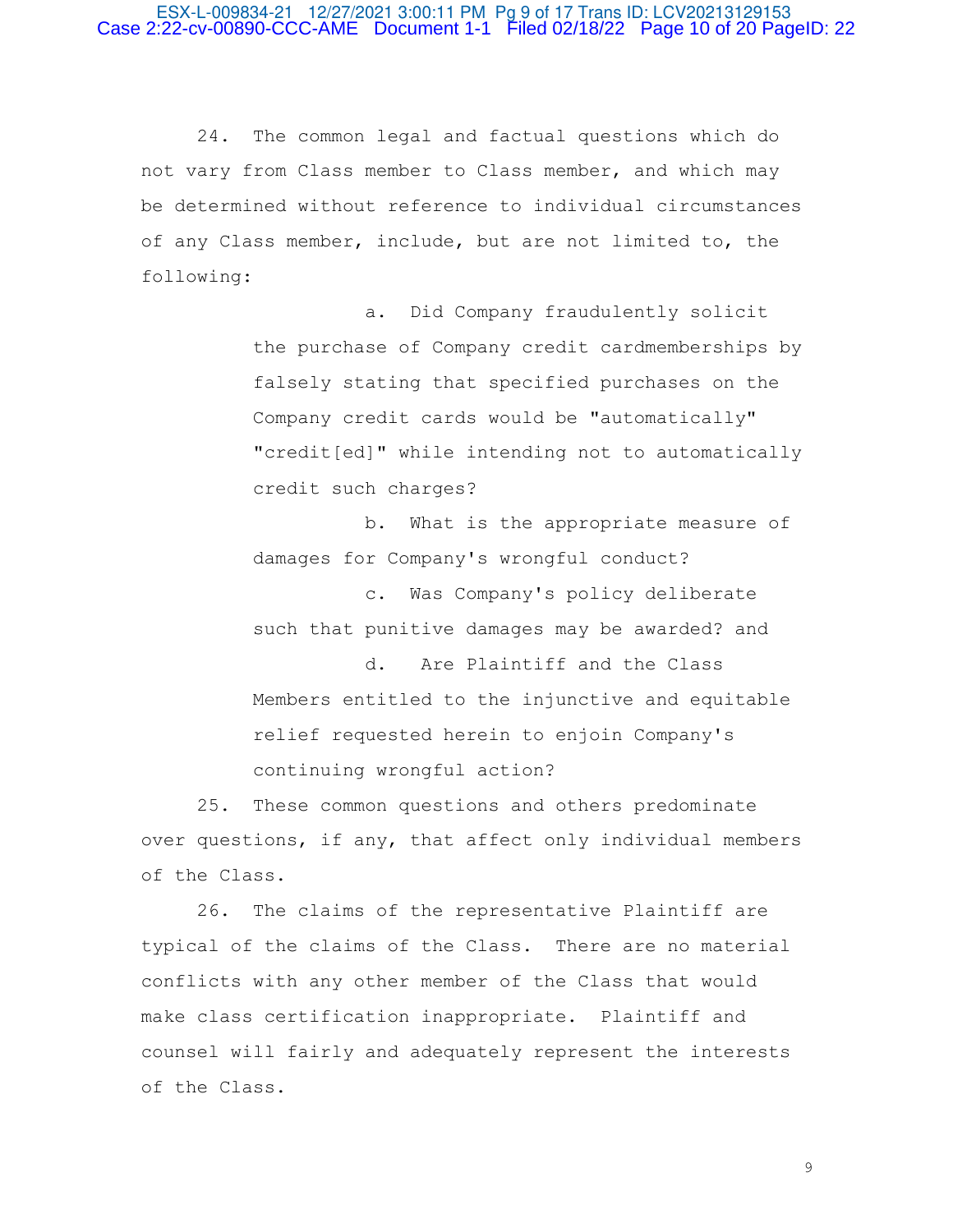## ESX-L-009834-21 12/27/2021 3:00:11 PM Pg 10 of 17 Trans ID: LCV20213129153 Case 2:22-cv-00890-CCC-AME Document 1-1 Filed 02/18/22 Page 11 of 20 PageID: 23

 27. A class action is superior to other available methods for the fair and efficient adjudication of this controversy because individual litigation of the claims of all Class members is impracticable. Even if every Class member could afford individual litigation, the court system could not. It would be unduly burdensome on the courts if individual litigation of numerous cases would proceed. By contrast, the conduct of this action as a class action, with respect to some or all of the issues presented in this Complaint, presents fewer management difficulties, conserves the resources of the parties and of the court system, and protects the rights of each Class member.

 28. Prosecution of separate actions by individual Class members would create the risk of inconsistent or varying adjudications, establishing incompatible standards of conduct for the Defendants, and would magnify the delay and expense to all parties and to the court system resulting from multiple trials of the same factual issues.

 29. Injunctive relief is appropriate as to the Class as a whole because Defendants have acted or refused to act on grounds generally applicable to the Class.

 30. Whatever difficulties may exist in the management of the class action will be greatly outweighed by the benefits of the class action procedure, including, but not limited to, providing Class members with a method for the redress of claims that may otherwise not warrant individual litigation: Individual consumers typically lack the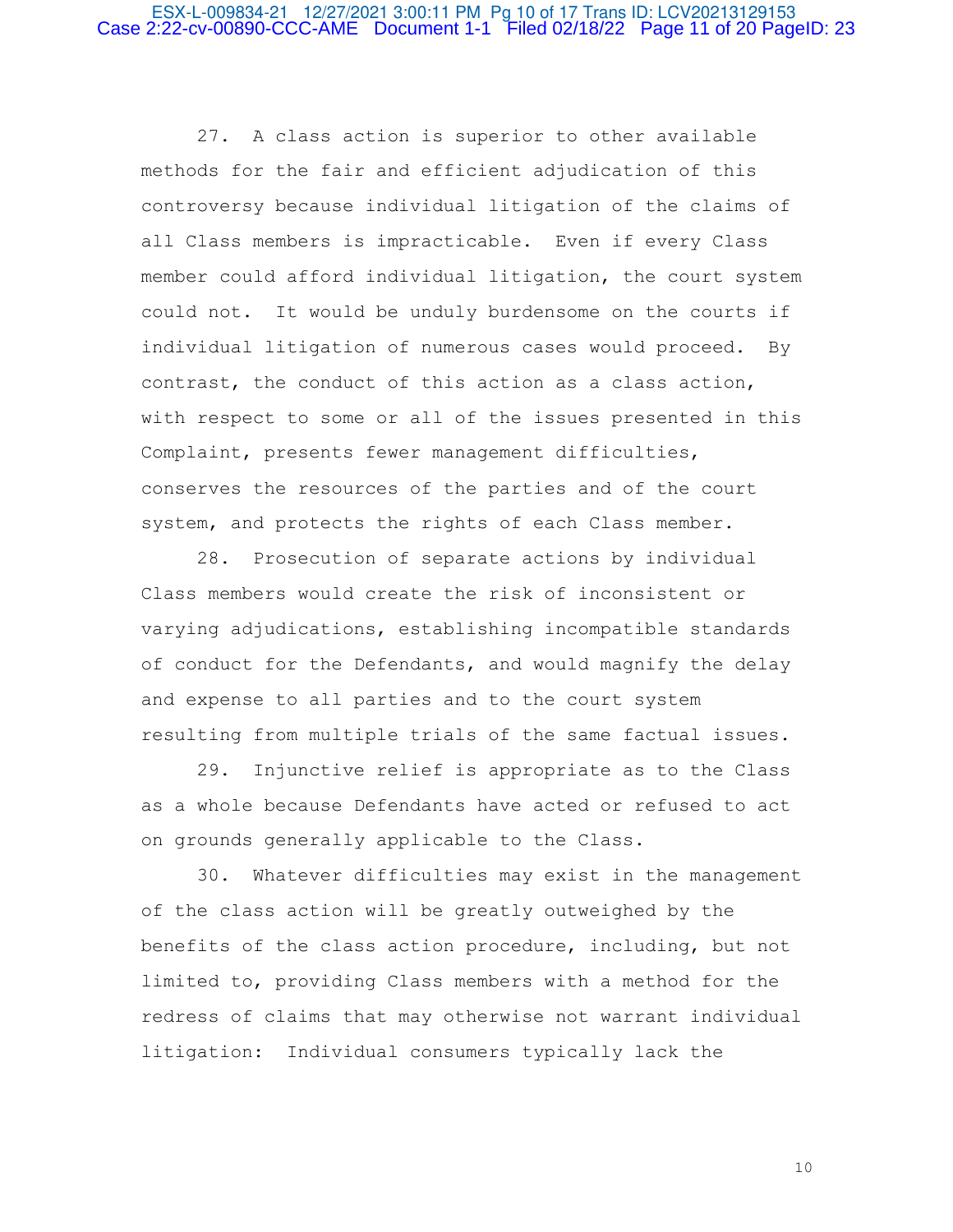## ESX-L-009834-21 12/27/2021 3:00:11 PM Pg 11 of 17 Trans ID: LCV20213129153 Case 2:22-cv-00890-CCC-AME Document 1-1 Filed 02/18/22 Page 12 of 20 PageID: 24

resources, ability, and knowledge to legally pursue their respective remedy of a rightful refund.

# **FIRST CAUSE OF ACTION (FRAUD)**

 31. Plaintiff incorporates and realleges, as though fully set forth herein, each of the paragraphs above.

 32. Company knowingly and deliberately fraudulently solicited a purchase of a Company credit cardmembership by falsely promising Plaintiff that he would "automatically" receive a "credit" of the first one hundred and twenty-five dollars of specified Company charges made to the Companyissued credit card while Company intended not to automatically credit the purchases as promised.

 33. Plaintiff relied on Company's promise by applying for a Company credit cardmembership and paying the Company the two hundred and fifty dollar (\$250.00) annual fee for the credit cardmembership.

 34. Plaintiff further relied on Company's promise by making a purchase on the Company credit card for WiFi access in the amount of nineteen dollars and ninety-nine cents (\$19.99) onboard a Company flight from New Jersey to Wyoming on November 2, 2021.

 35. Company failed to credit Plaintiff's credit card account for the \$19.99 charge even though Plaintiff had total annual Company charges of less than the \$125.00 limit, which mandated that the \$19.99 charge be automatically credited.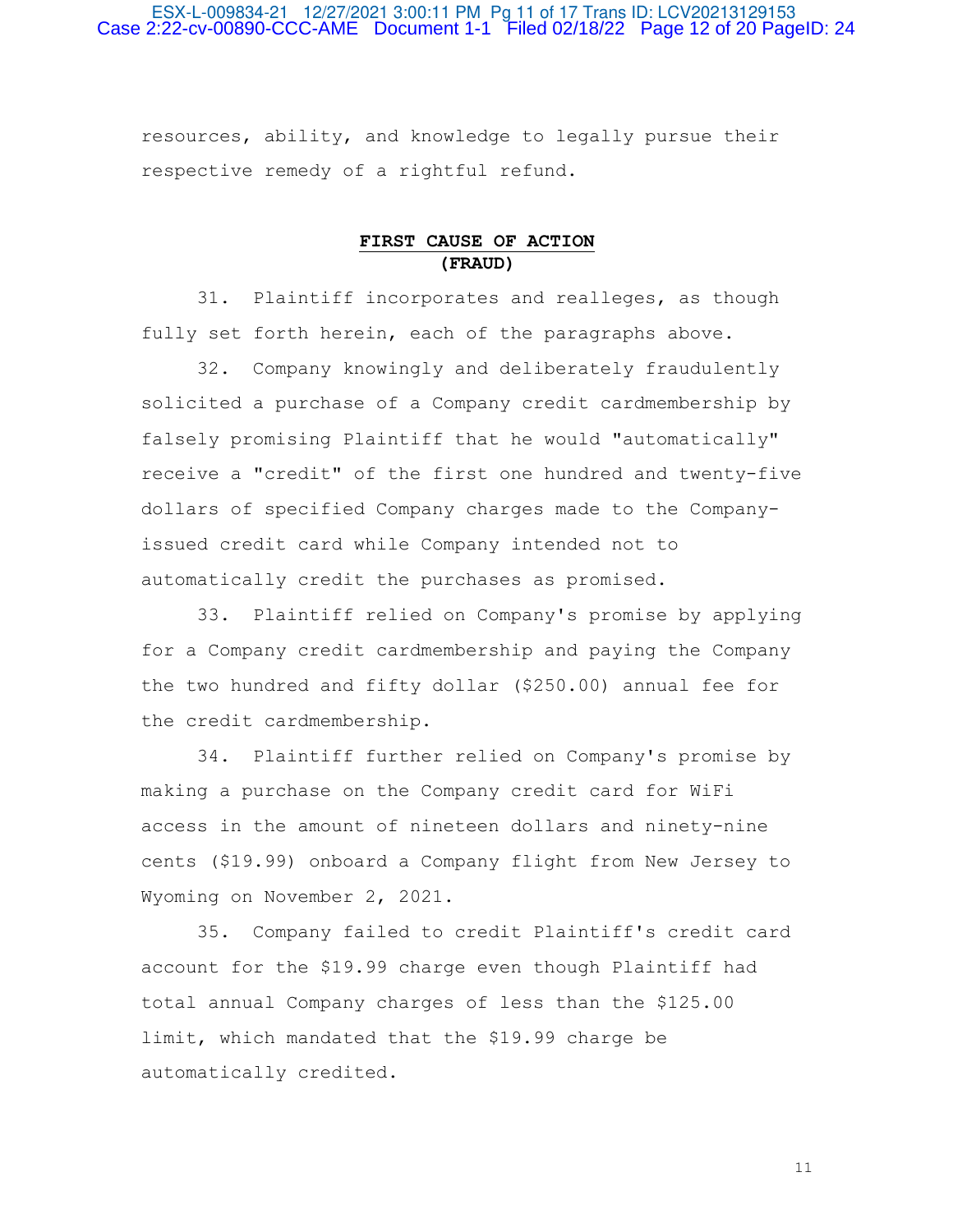## ESX-L-009834-21 12/27/2021 3:00:11 PM Pg 12 of 17 Trans ID: LCV20213129153 Case 2:22-cv-00890-CCC-AME Document 1-1 Filed 02/18/22 Page 13 of 20 PageID: 25

 36. Because Company failed to credit the \$19.99, Plaintiff was thereby required to pay it as part of his credit card monthly statement in order to avoid interest, late fees, penalties, and reporting of purported unpaid "debt" to credit rating agencies. Plaintiff thereby paid (i) the \$250.00 credit cardmembership annual fee and (ii) the \$19.99 WiFi service, neither of which charge he would have incurred nor paid for had he been aware that Company intended not to automatically credit the specified charges.

 a. Company failed to credit the subject charge despite, upon information and belief, Company's awareness that such charges had not been credited due to, *inter alia*, complaints from one or more other Company cardmembers.

37. Plaintiff has been damaged thereby.

# **SECOND CAUSE OF ACTION (Violation of New Jersey Consumer Fraud Act, N.J.S.A. 56:8-2.2 et seq. ("NJCFA"))**

38. Plaintiff repeats and realleges each and every allegation set forth above as if fully set forth herein.

39. Company knowingly and deliberately fraudulently solicited a purchase of a Company credit cardmembership by falsely promising Plaintiff that he would receive a "credit" of the first one hundred and twenty-five dollars of specified Company charges made to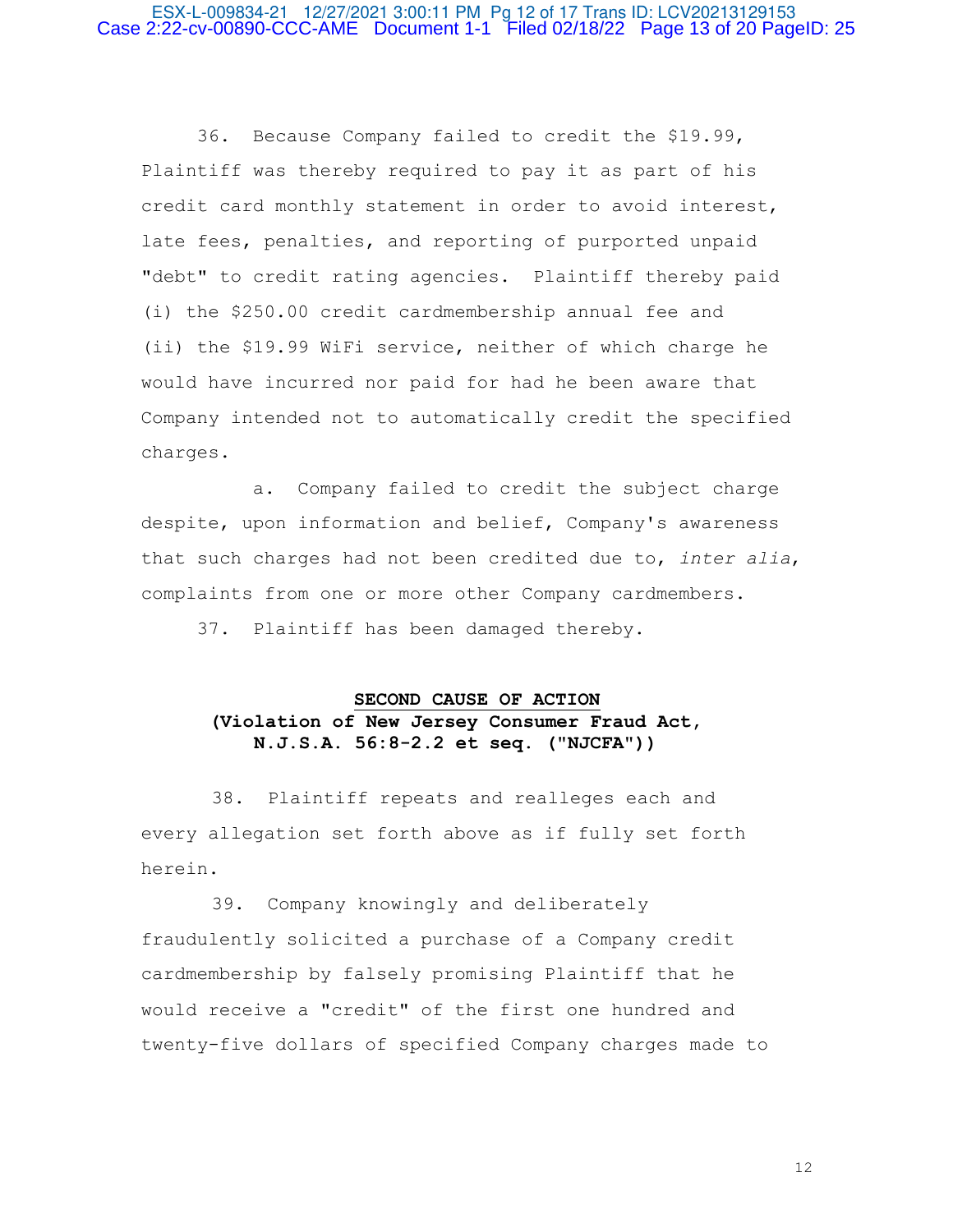## ESX-L-009834-21 12/27/2021 3:00:11 PM Pg 13 of 17 Trans ID: LCV20213129153 Case 2:22-cv-00890-CCC-AME Document 1-1 Filed 02/18/22 Page 14 of 20 PageID: 26

the Company-issued credit card while Company intended not to "credit" the purchases as promised.

 40. Plaintiff relied on Company's promise by applying for a Company credit cardmembership and paying the Company the two hundred and fifty dollar (\$250.00) annual fee for the credit cardmembership.

 41. Plaintiff further relied on Company's promise by making a purchase on the Company credit card for WiFi access in the amount of nineteen dollars and ninety-nine cents (\$19.99) onboard a Company flight from New Jersey to Wyoming on November 2, 2021.

 42. Company failed to credit Plaintiff's credit card account for the \$19.99 charge even though Plaintiff had total annual Company charges of less than the \$125.00 limit, which mandated that the \$19.99 charge be credited.

 43. Because Company failed to credit the \$19.99, Plaintiff was thereby required to pay it as part of his credit card monthly statement in order to avoid interest, late fees, penalties, and reporting of purported unpaid "debt" to credit rating agencies. Plaintiff thereby paid for the WiFi access instead of the charge being "credit[ed]" as fraudulently promised by Company.

 44. Company failed to credit the subject charge despite, upon information and belief, Company's awareness that such charges had not been credited due to, *inter alia*, complaints from one or more other Company cardmembers.

 45. Plaintiff thereby paid (i) the \$250.00 credit cardmembership annual fee and (ii) the \$19.99 WiFi service,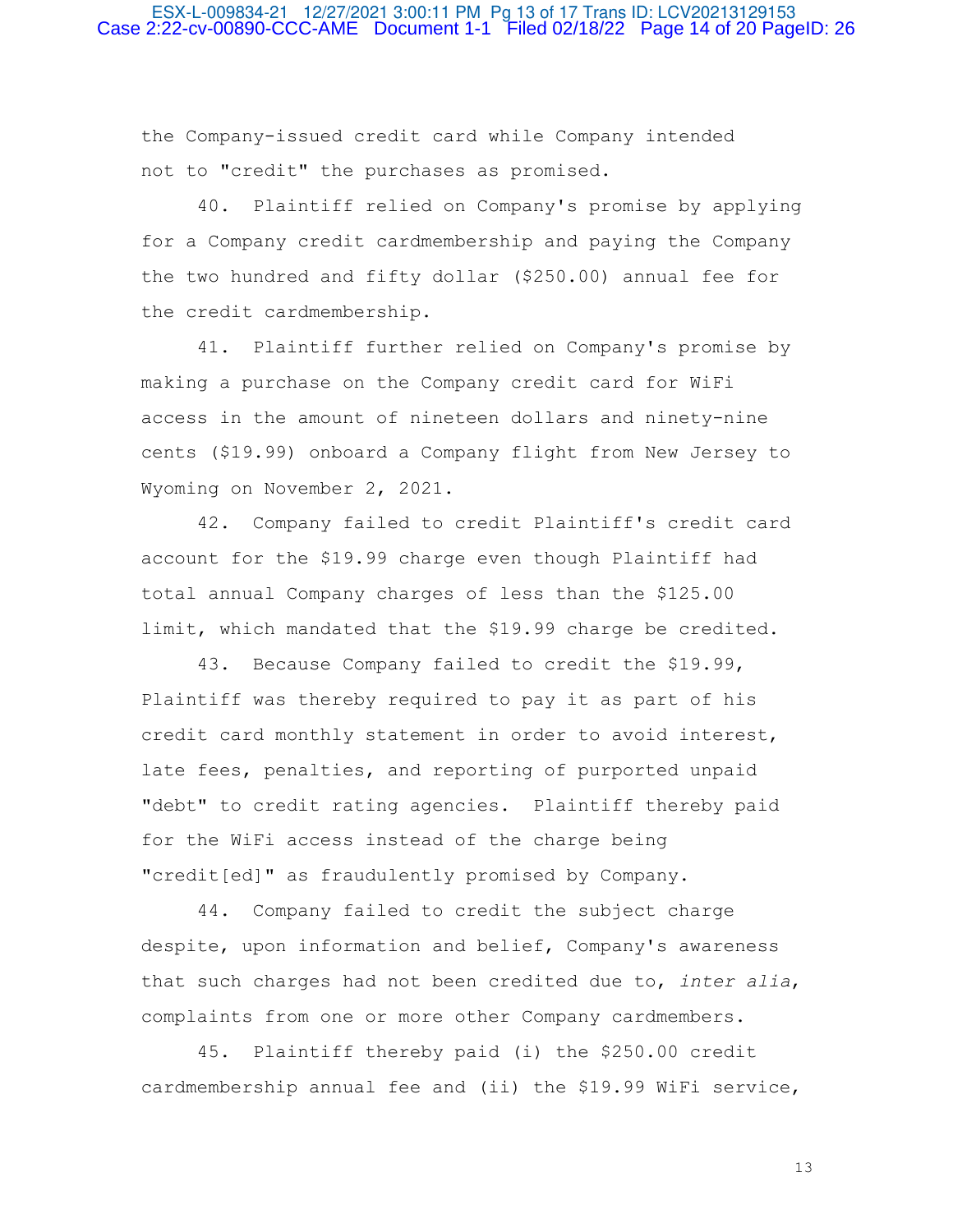## ESX-L-009834-21 12/27/2021 3:00:11 PM Pg 14 of 17 Trans ID: LCV20213129153 Case 2:22-cv-00890-CCC-AME Document 1-1 Filed 02/18/22 Page 15 of 20 PageID: 27

neither of which charge he would have incurred nor paid for had he been aware that Company intended not to automatically credit the specified charges.

46. Plaintiff has been damaged thereby.

# **THIRD CAUSE OF ACTION (BREACH OF CONTRACT)**

 47. Plaintiff incorporates and realleges, as though fully set forth herein, each of the paragraphs above.

 48. As a result of Company's breach of the agreement to reimburse the \$19.99 charge for WiFi, Plaintiff suffered damages by paying money for service to which he was legally entitled for no financial payment.

 49. Plaintiff was also damaged by incurring and paying for the cardmembership annual fee.

# **FOURTH CAUSE OF ACTION (PROMISSORY ESTOPPEL)**

 50. Plaintiff incorporates and realleges, as though fully set forth herein, each of the paragraphs above.

 51. As a result of Plaintiff's reliance on Company's promise——which promise Company failed to keep——Plaintiff purchased a one-year card membership breach for two hundred and fifty dollars (\$250.00) and WiFi access for nineteen dollars and ninety-nine cents (\$19.99). Plaintiff suffered damages by paying money for (i) a Company credit cardmembership that he would not have purchased without the Company's promise to credit the first \$125.00 in annual Company purchases on the subject card and (ii) WiFi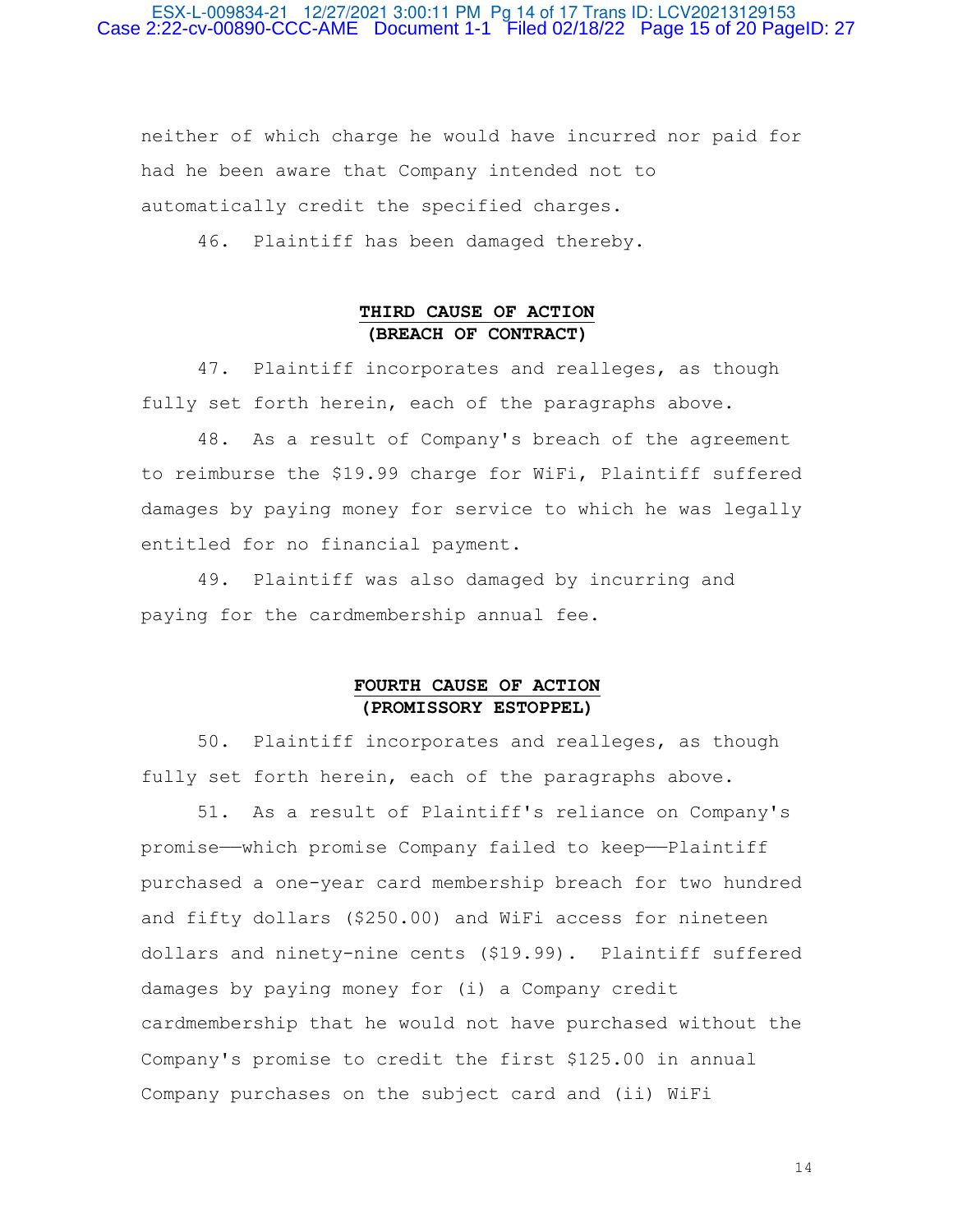## ESX-L-009834-21 12/27/2021 3:00:11 PM Pg 15 of 17 Trans ID: LCV20213129153 Case 2:22-cv-00890-CCC-AME Document 1-1 Filed 02/18/22 Page 16 of 20 PageID: 28

services to which he was legally entitled for no financial payment and that he would not have purchased without the Company's promise to credit the first \$125.00 in annual Company purchases on the subject card.

52. Plaintiff has been damaged thereby.

## **FIFTH CAUSE OF ACTION (UNJUST ENRICHMENT)**

 53. Plaintiff incorporates and realleges, as though fully set forth herein, each of the paragraphs above.

 54. As a result of Company's wrongful activity, Company has received Plaintiff's (i) \$250.00 for a credit cardmembership and (ii) 19.99 for Wi-Fi access neither of which charge Plaintiff would have incurred, purchased, nor paid had Plaintiff been informed that Company would not satisfy its legal obligation to credit the first \$125.00 in annual Company purchases on the subject card.

 55. Company has thereby acquired money by wrongful means that must be disgorged to avoid continued injustice.

 WHEREFORE, Plaintiff and the Class pray for relief as set forth below.

## **PRAYER FOR RELIEF**

 1. Certification of the proposed Class and notice and claims administration to be paid by Defendants;

2. Statutory damages;

 3. Compensatory, general, incidental, and consequential damages according to proof;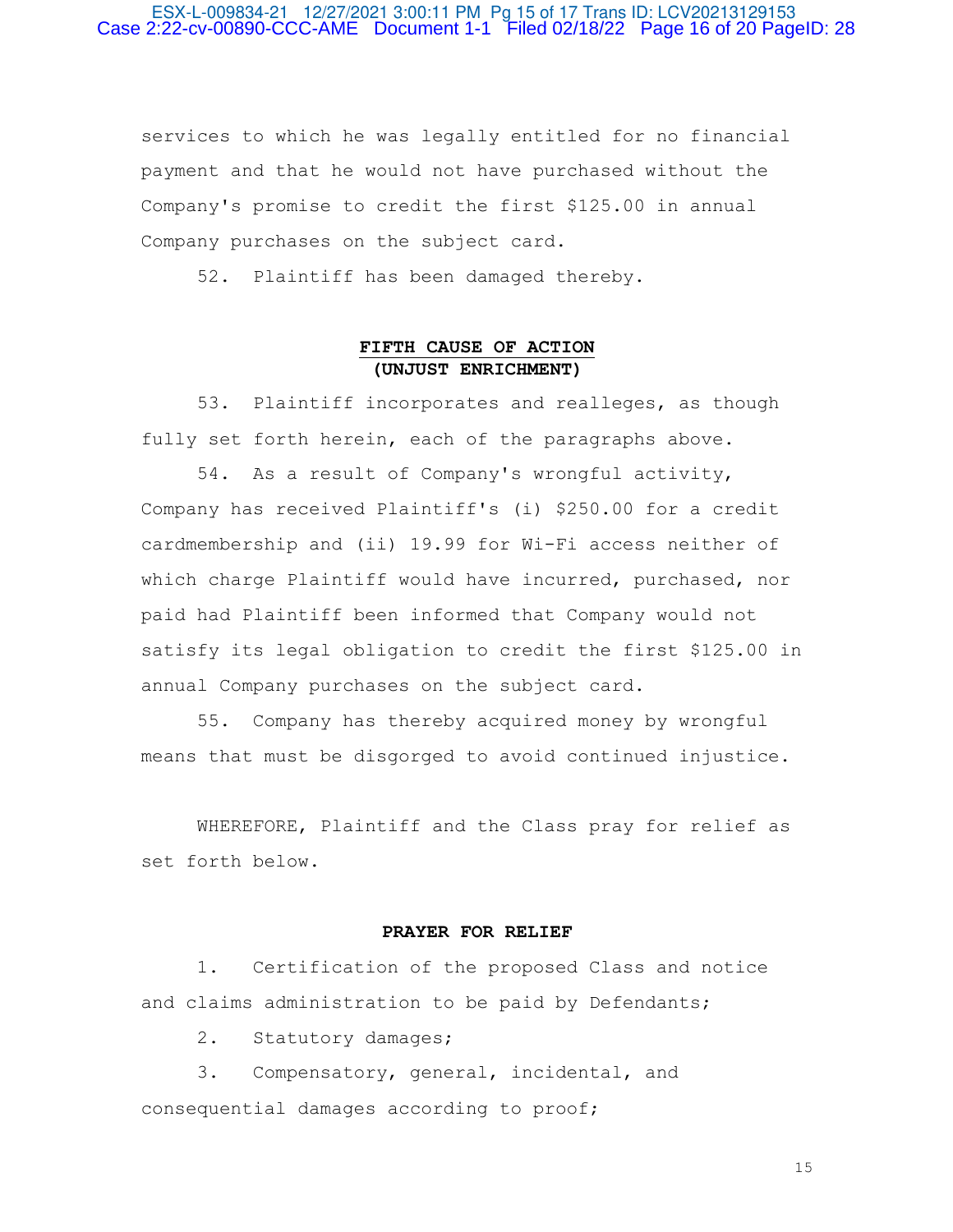## ESX-L-009834-21 12/27/2021 3:00:11 PM Pg 16 of 17 Trans ID: LCV20213129153 Case 2:22-cv-00890-CCC-AME Document 1-1 Filed 02/18/22 Page 17 of 20 PageID: 29

4. Special damages according to proof;

 5. Punitive damages to punish Defendants for their willful illegal and deliberate contract breaches and to deter others who may otherwise engage in similar willful illegal and deliberate conduct;

6. Restitution and disgorgement according to proof;

 7. Injunctive relief against Defendants, and each of them, to prevent future wrongful contract breaches;

8. Prejudgment interest at the maximum legal rate;

9. Costs of the proceedings herein;

10. Reasonable attorneys' fees; and

 11. All such other and further relief as the Court deems just but the entirety of any and all relief will be less than five million dollars (\$5,000,000.00) and the total amount of relief for any individual Class Member, including each Named Plaintiff, will be less than seventyfive thousand dollars (\$75,000.00).

Dated: Dec. 21, 2021 Respectfully submitted,

By: /s/ Stephen J. Simoni STEPHEN J. SIMONI StephenSimoniLAW@gmail.com  **SIMONI CONSUMERS CLASS ACTION LAW OFFICES** c/o Jardim, Meisner & Susser, P.C. 30B Vreeland Road, Ste. 100 Florham Park, NJ 07932 Telephone: (917) 621-5795

 *Counsel for Plaintiff and the Proposed Class*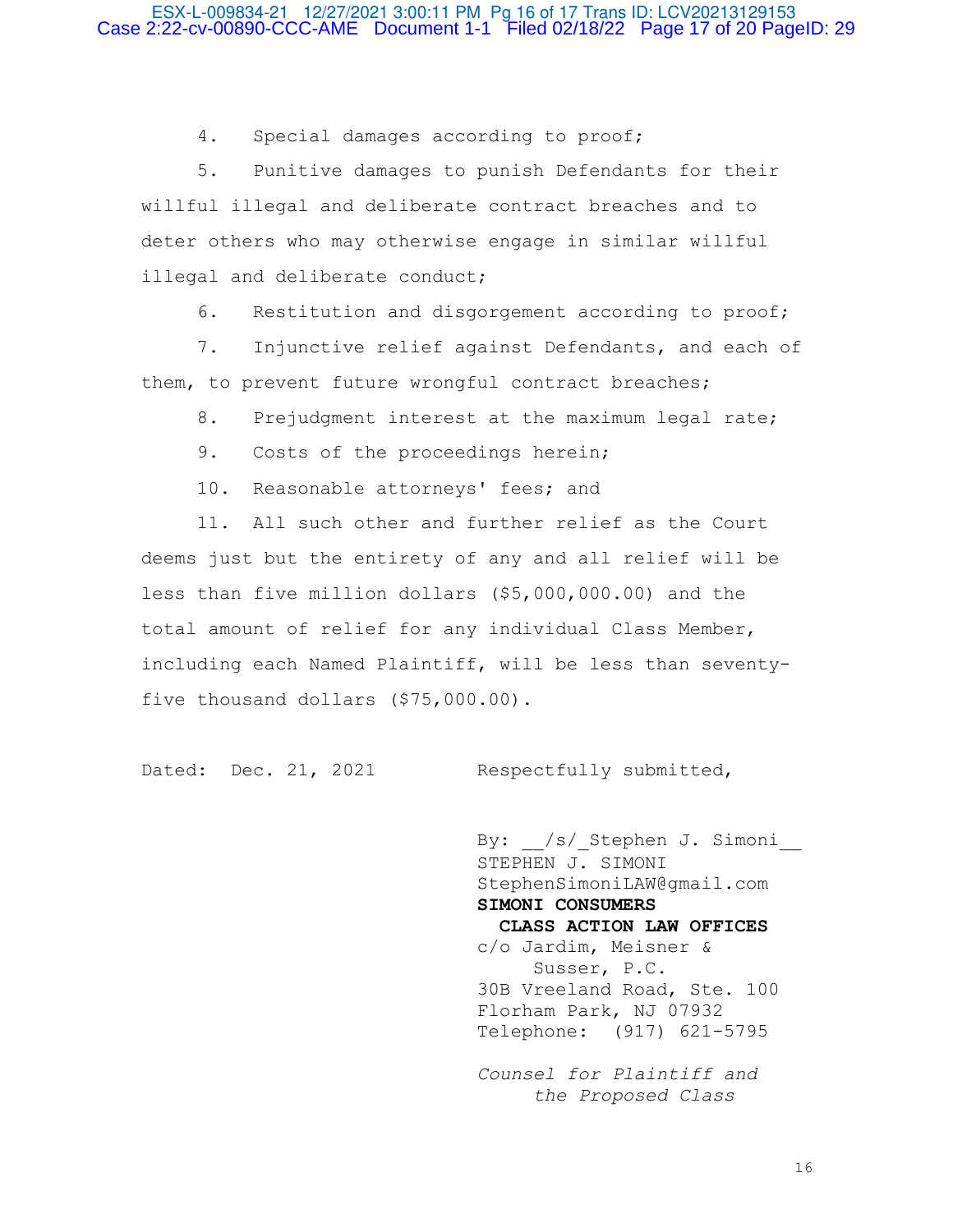## **DEMAND FOR JURY TRIAL**

 Plaintiffs on behalf of themselves and all others similarly situated hereby request a jury trial on all claims so triable.

Dated: Dec. 21, 2021 Respectfully submitted,

By: /s/ Stephen J. Simoni

# **RULE 4:5-1 CERTIFICATION**

 In accordance with Rule 4:5-1, I hereby certify that the matter in controversy is not related to any ongoing litigation or other proceeding. I further certify that I am unaware of any other party who should be joined in this action at this time (other than the Doe defendants). In addition, I recognize my continuing obligation to file and serve on all parties and the court an amended certification if there is a change of facts stated in this original certification.

Dated: Dec. 21, 2021 Respectfully submitted,

By: /s/ Stephen J. Simoni STEPHEN J. SIMONI StephenSimoniLAW@gmail.com  **SIMONI CONSUMERS CLASS ACTION LAW OFFICES** c/o Jardim, Meisner & Susser, P.C. 30B Vreeland Road, Ste. 100 Florham Park, NJ 07932 Telephone: (917) 621-5795 *Counsel for Plaintiff and the Proposed Class*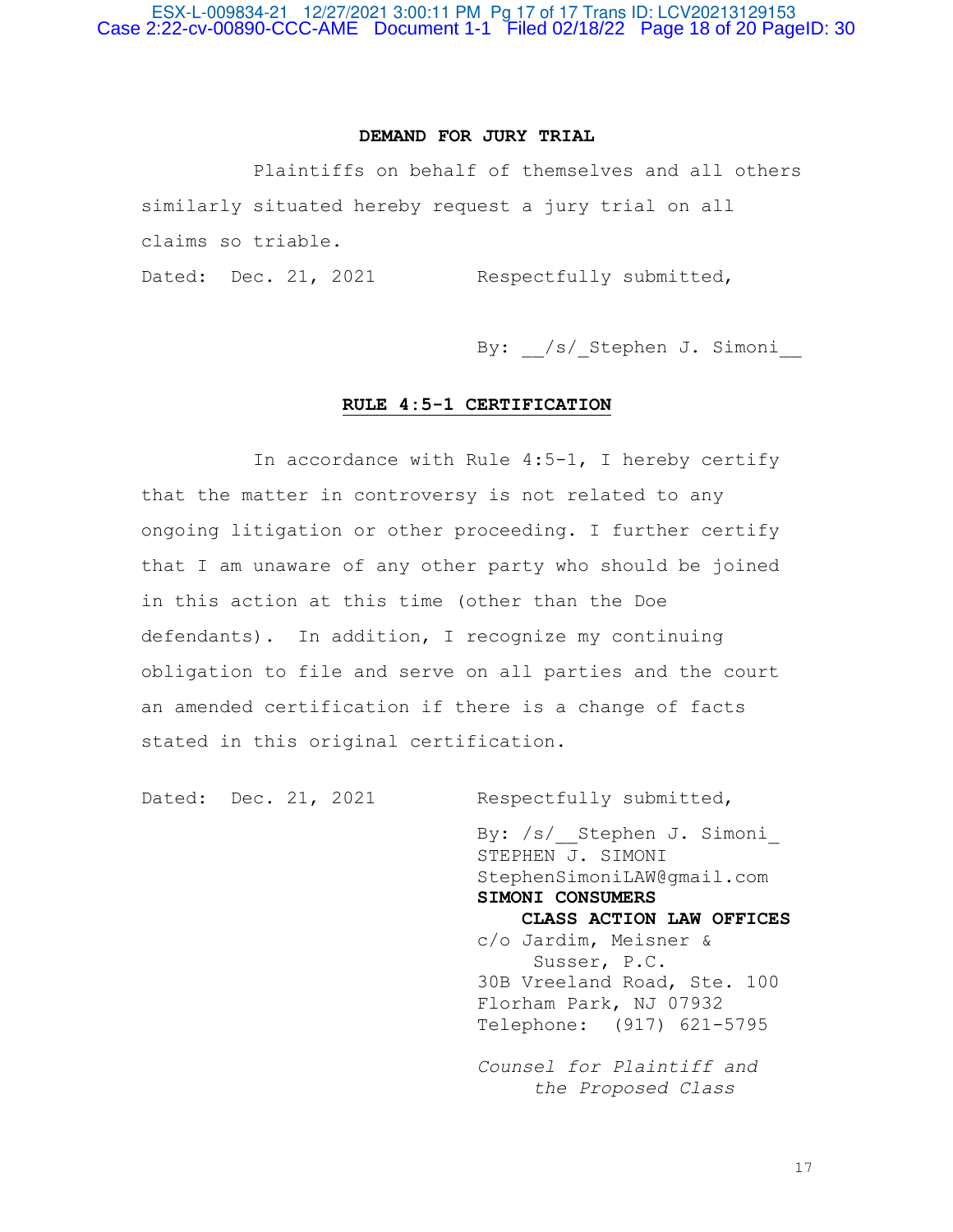ESX-L-009834-21 12/27/2021 3:00:11 PM Pg 1 of 2 Trans ID: LCV20213129153 Case 2:22-cv-00890-CCC-AME Document 1-1 Filed 02/18/22 Page 19 of 20 PageID: 31

# Civil Case Information Statement

### **Case Details: ESSEX | Civil Part Docket# L-009834-21**

| Case Caption: SACCHI JOHN VS JPMORGAN CHASE     | Case Type: TORT-OTHER                                     |
|-------------------------------------------------|-----------------------------------------------------------|
| BANK, N.A.                                      | <b>Document Type: Complaint with Jury Demand</b>          |
| <b>Case Initiation Date: 12/27/2021</b>         | Jury Demand: YES - 12 JURORS                              |
| Attorney Name: STEPHEN J SIMONI                 | Is this a professional malpractice case? NO               |
| Firm Name: STEPHEN J. SIMONI                    | Related cases pending: NO                                 |
| Address: C/O JARDIM MEISNER 30B VREELAND RD STE | If yes, list docket numbers:                              |
| 100                                             | Do you anticipate adding any parties (arising out of same |
| FLORHAM PARK NJ 07932                           | transaction or occurrence)? YES                           |
| Phone: 9176215795                               | Are sexual abuse claims alleged by: John Sacchi? NO       |
| Name of Party: PLAINTIFF : Sacchi, John         |                                                           |
| Name of Defendant's Primary Insurance Company   |                                                           |
| (if known): None                                |                                                           |
|                                                 |                                                           |

#### **THE INFORMATION PROVIDED ON THIS FORM CANNOT BE INTRODUCED INTO EVIDENCE CASE CHARACTERISTICS FOR PURPOSES OF DETERMINING IF CASE IS APPROPRIATE FOR MEDIATION**

**Do parties have a current, past, or recurrent relationship?** YES

**If yes, is that relationship:** Business

**Does the statute governing this case provide for payment of fees by the losing party?** YES

**Use this space to alert the court to any special case characteristics that may warrant individual management or accelerated disposition:**

**Do you or your client need any disability accommodations?** NO **If yes, please identify the requested accommodation:**

**Will an interpreter be needed?** NO **If yes, for what language:**

**Please check off each applicable category: Putative Class Action?** YES **Title 59?** NO **Consumer Fraud?** YES

I certify that confidential personal identifiers have been redacted from documents now submitted to the court, and will be redacted from all documents submitted in the future in accordance with *Rule* 1:38-7(b)

12/27/2021 Dated

/s/ STEPHEN J SIMONI Signed